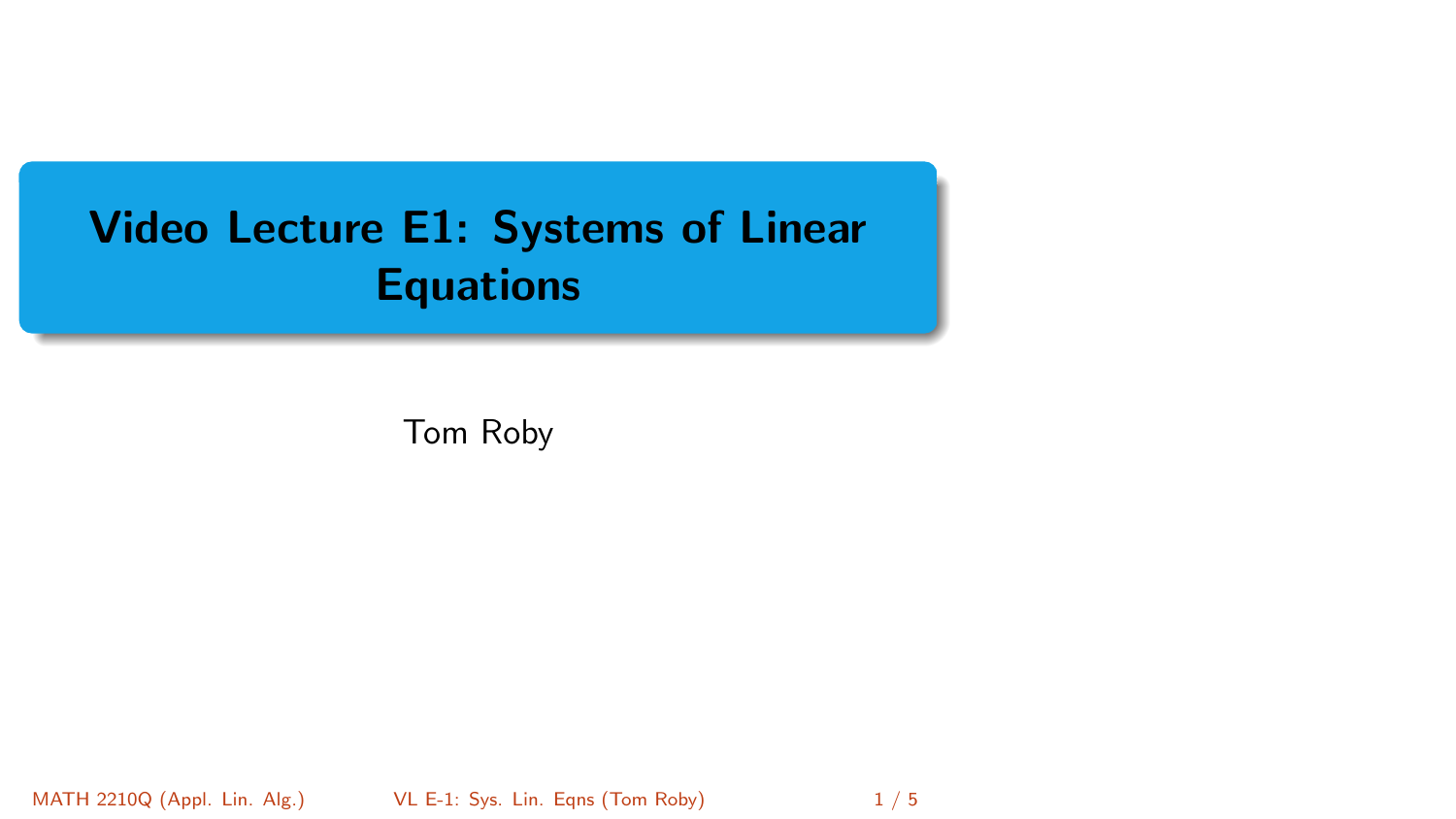- Recognize systems of linear equations.
- Recall using *elimination* simplify or solve a system of linear equations.
- Analyze possible solution sets for a linear system;
- Learn the notions of *consistency* (solution exists) and uniqueness (at most one solution)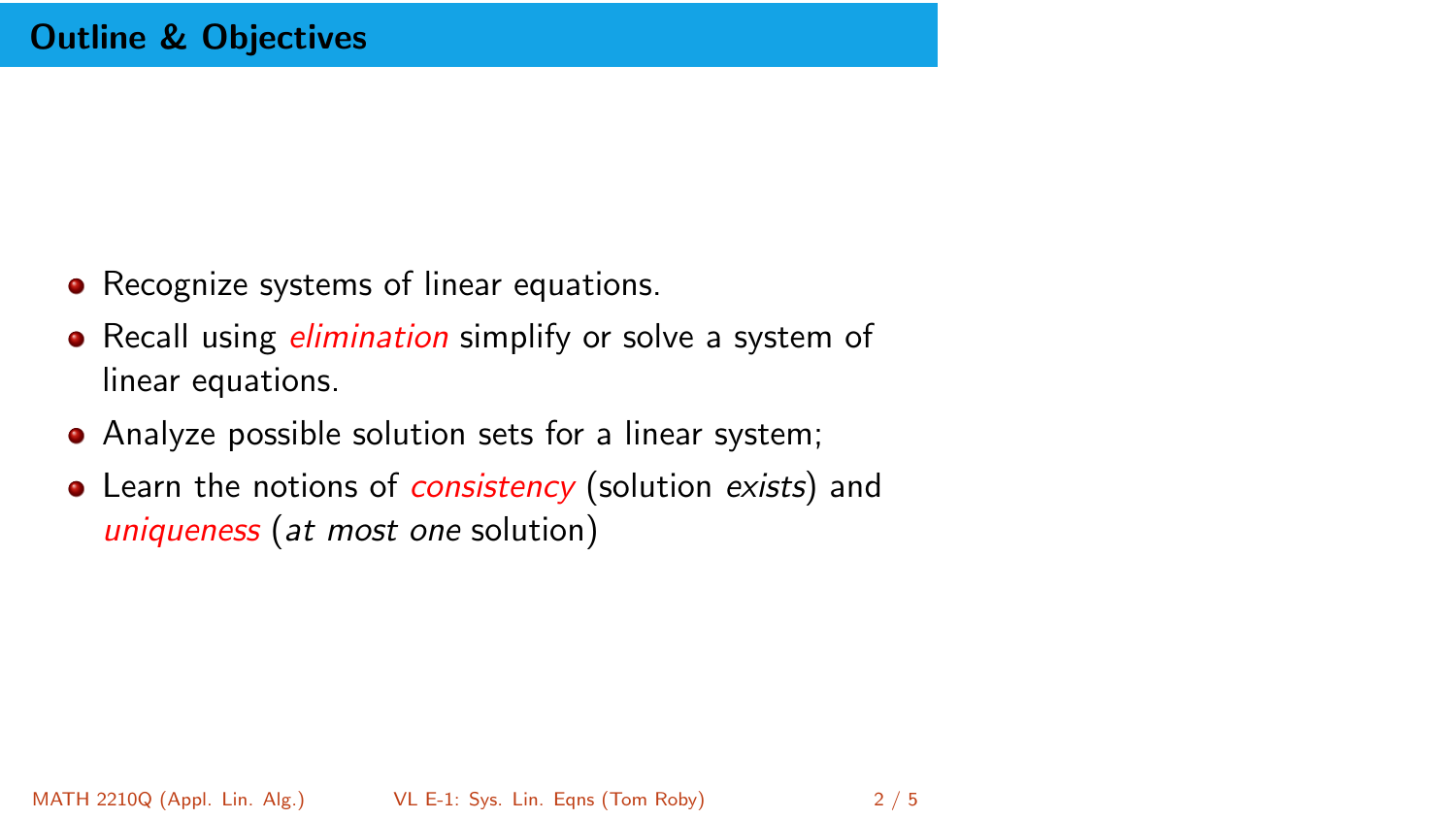A *linear equation* (in *n* variables) can be written in the form

 $a_1x_1 + a_2x_2 + \cdots + a_nx_n = b$ .

where  $a_i, b \in \mathbb{R}$ . (Combine like terms if necc.) A *linear* system is one or more linear egns. considered simultaneously.

Q: Which of the following are linear systems?  $\begin{cases} 2x + 3y = 4 \\ 4x + 7y = 6 \end{cases}$  ?  $\begin{cases} 2x + 3y = 4y \\ 4x = 6 \end{cases}$  $4x = 6$  $\int 2x + 3y - 8z = 4y + 9x$  $2x + 3y - 8z = 4y + 9x$ <br>  $4x + 7y = 6xy$ <br>  $2x + 3y = \pi$ <br>  $4x + 7y = 6$  $4x + 7y = 6$ <br>2<br>4x + 7y = 6  $(2x_1 + 3x_2 - 5x_3 = 4)$  $4x_1 - 7x_3 = 4$  $x_2 - 4x_3 = 4$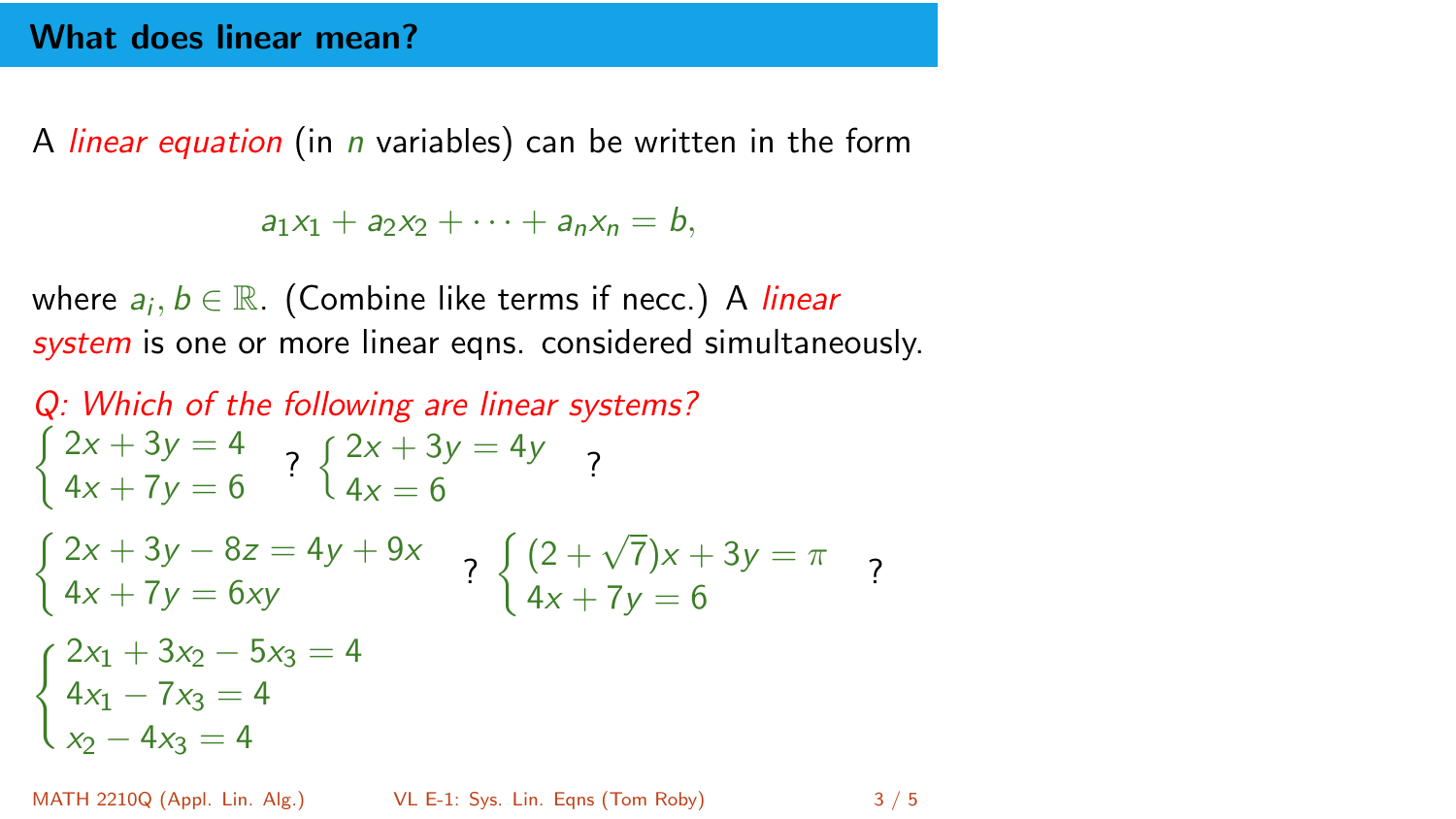## How to solve a linear system?

**EG:** 
$$
\begin{cases} 2x + 3y = 4 \\ 4x + 7y = 6 \end{cases}
$$